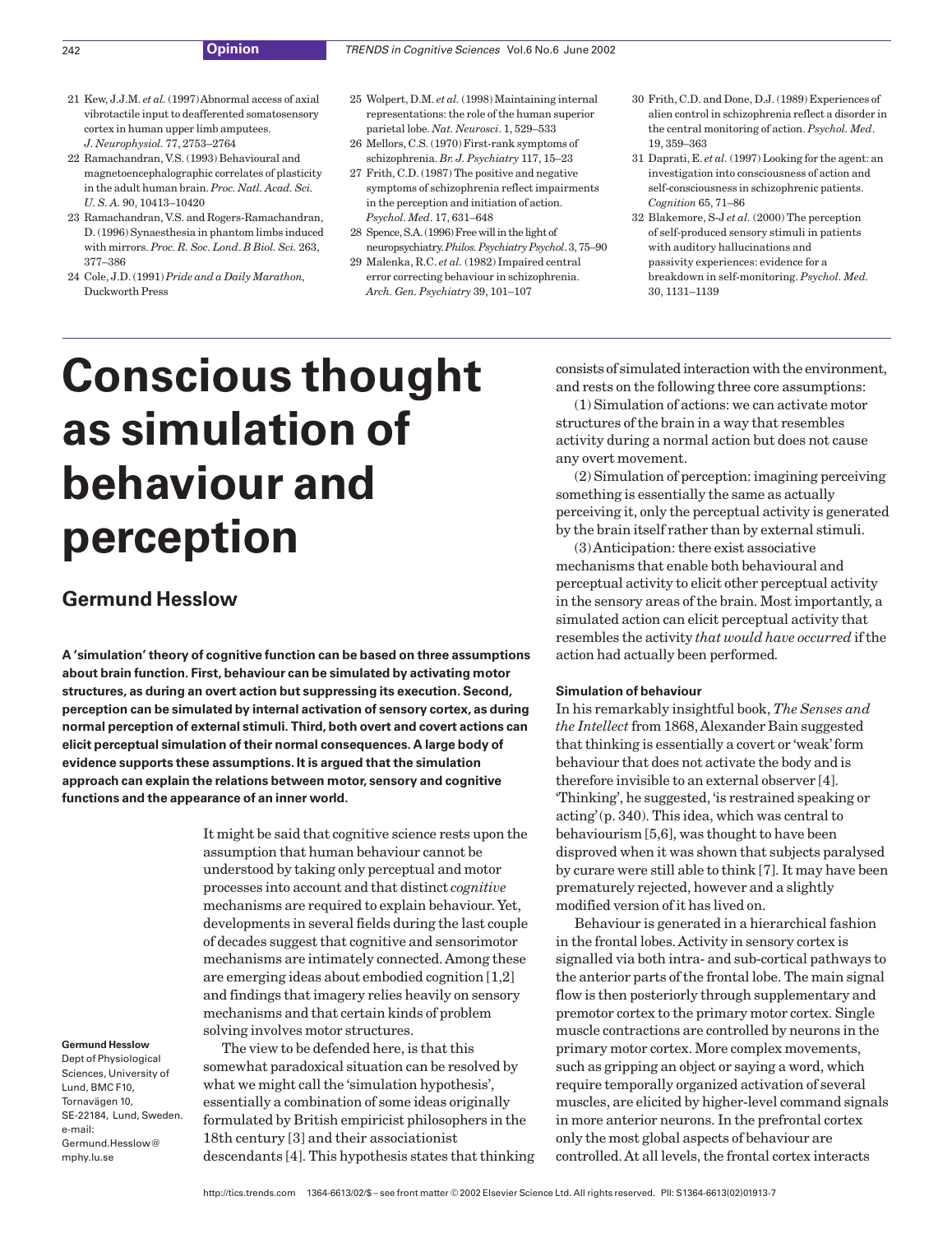with the basal ganglia and the cerebellum, which contribute to shaping the final movement commands.

The idea that behaviour can be simulated means that the activity in the motor structures, which prepare and initiate an action, can occur while its execution by the primary motor cortex output is suppressed. There is now an impressive body of evidence to support this assumption (for reviews, see [8,9,10]).

Behavioural experiments have demonstrated a number of striking parallels between simulated and actual movements. The time it takes to simulate a simple motor task corresponds closely to the time it takes to perform the same task in reality. Decety *et al.* had subjects walk blindfolded to familiar places, indicating with a stopwatch when they started and when they thought that they had reached the goal. When they later imagined walking to the same places, there was a close correspondence between the time a particular subject used for the imagined and the actual walk [11].

The most impressive evidence for the simulation of behaviour assumption comes from studies using imaging techniques. Ingvar and Philipsson [12] showed that when subjects were instructed either to simulate or physically perform hand movements, activity increased in the pre-motor parts of the frontal lobes, whereas only the overt movements activated the primary motor cortex. Later studies have reported similar findings [13]. Although there are some subtle differences between imagined and executed movements, many later studies using PET and fMRI confirmed that there is activation of premotor and supplementary motor areas during movement simulation [14–16].

There is some recent evidence that the primary motor cortex is also activated during simulation of movement [16,17]. However, as no overt movement actually results in these cases, and as most studies fail to find activation, the activity of the primary motor cortex is most probably weaker.

#### **Simulation of perception**

The idea that we can simulate perception by activating the sensory areas of the brain so as to mimic the activity normally initiated by the sense organs was hinted at by Hume [3] and explicitly formulated by several writers during the 19th century [4,18], but the evidence for it is fairly recent [10,19,20].

Many investigators have compared the effects of concrete manipulations of physical objects with the corresponding 'mental'manipulations. In Shepard and Metzler's 'mental rotation task'(Fig. 1a), for instance, the time subjects took to find the solution proved to be closely correlated with the degree of rotation, as if the subjects were actually looking at rotating objects and had to wait for them to rotate to orientations at which they could be compared [21].

This and other similar experiments have been interpreted as evidence that imagery uses the same **Fig. 1.** (a) Mental rotation. Subjects are asked to determine if two members of a pair of objects are identical or mirror images. It is usually assumed that we solve the task by 'mentally' rotating one of the objects until they can be 'viewed' from the same perspective. (b) The 'Tower of London' task. There are three pouches, which can hold one, two and three balls respectively. The task is to move one ball at a time between the pouches in the lower panel in a minimum number of moves, so that the resulting pattern matches that of the upper panel. The task can be done physically or 'mentally'.

mechanisms as the visual system. Some investigators have gone much further and claimed that 'images'are like pictures in the head, that they have 'depictive'or 'pictorial'properties [20]. This controversial issue need not concern us here (see [22] for discussion). The simulation hypothesis does not rely on any assumptions about the nature of imagery or perception except that activity in sensory cortex can be elicited internally.

Another source of evidence is cortical blindness. Although the symptoms of damage to the visual cortex are quite variable, many patients lose their ability to form visual images [19]. A further striking example is a report on patients with 'unilateral neglect syndrome'(an inability to notice and respond to stimuli in one half of the visual field after damage to the contralateral parietal cortex) [23]. Such patients were asked to imagine that they were standing on one side of a familiar square and describe what they could remember. They could describe buildings only on the right side of the square, relative to the imagined vantage point. When asked to imagine standing at the opposite side of the square, they could describe the buildings that were now in the right visual field, but which they had been unable to describe the first time [23].

The most compelling support for the simulation of perception assumption comes from contemporary functional imaging techniques. Imagining a visual stimulus or performing a task that requires visualization is accompanied by increased activity in the primary visual cortex [24–26]. The same seems to be true for specialized secondary visual areas. A region of the occipito-temporal cortex called the fusiform face area is activated both when we see faces [27] and also when we imagine them [28]. Lesions that include this area impair both face recognition [29] and the ability to imagine faces [30].

### **Anticipation**

There is evidence both from animal behaviour and human imaging studies, that perceptual simulation can be elicited by other perceptual activity [31,32],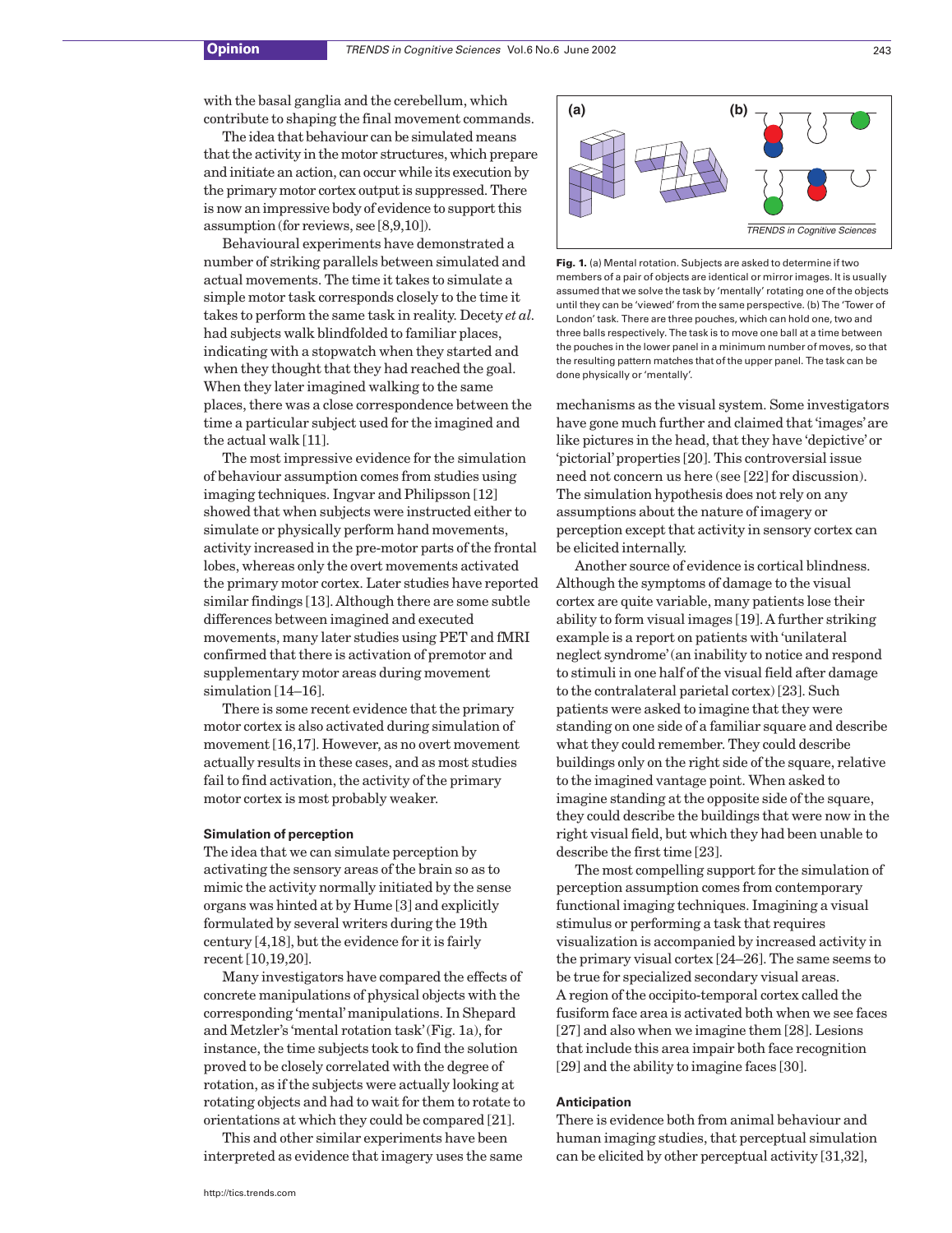244 **Opinion**



**Fig. 2.** Internal simulation. (a) A situation (stimulus combination) S, elicits activity s, in sensory cortex, which leads to a response preparation  $r_1$  and to an overt response  $R_1$ . This changes the situation into  $S_{2}$ , which causes new perceptual activity, and so on. (b) A predictable relation between a response and the consequent stimuli enables associations to be formed (indicated in red) such that response preparations will directly generate perceptual activity. (c) If the internally generated perceptual activity can elicit a response preparation, it should be possible to simulate long sequences of responses and sensory consequences.

but here we will only consider the possibility that perceptual simulation can be elicited from the frontal lobes by preparation for actions, or anticipation.

What we perceive is quite often determined by our own behaviour: visual input is changed when we move our head or eyes; tactile stimulation is generated by manipulating objects in the hands. The sensory consequences of behaviour are to a large extent predictable (Fig. 2a). The simulation hypothesis postulates the existence of an associative mechanism that enables the preparatory stages of an action to elicit sensory activity that resembles the activity normally caused by the completed overt behaviour (Fig. 2b). A plausible neural substrate for such a mechanism is the extensive fibre projection from the frontal lobe to all parts of sensory cortex. Very little is known about the function of these pathways, but there is physiological evidence from monkeys that neurons in polysensory cortex can be modulated by movement [33].

Anticipation does not necessarily involve the cerebral cortex. In classical conditioning of motor responses, the association is made between the conditioned stimulus and output neurons in the cerebellum [34,35]. Fear conditioning occurs in the amygdala, although conditioning to more complex stimuli probably requires cortical mechanisms [36]. However, an anticipation mechanism of the sort

suggested above has obvious advantages. In particular it would enable the organism to interrupt activity that threatens to have dangerous consequences in situations where classical conditioning alone would be insufficient.

It is an interesting possibility that subcortical conditioning mechanisms could contribute to suppressing completion of a response 'in preparation'. Indeed, it has been suggested that the cerebellum participates in such suppression [16]. The cerebellum receives rich input from the visual cortex and simulated vision could function as a conditioned stimulus. If an initiated response is anticipated to have negative consequences, the cerebellum could generate a conditioned output signal to suppress execution of the response (cf. discussion in Ref. [37]).

An example of interruption of initiated responses might be the behaviour of rats in Tolman's classical T-maze experiments (see Box 1). In this situation, rats might perform responses that have never been differentially reinforced because they anticipate the response that leads to the aversive stimulus, and then suppress completion of the response. A selectionist account of purposive behaviour could still be right, but it is simulated responses rather than executed ones that are selected.

#### **Simulating chains of behaviour**

Once the mechanism of anticipation is in place, perceptual activity generated by a simulated action can serve as a stimulus for a new response, and so on (Fig. 2c), thus enabling long chains of simulated responses and perceptions. By such simulated interaction with the environment, an organism could evaluate not only single responses, but also whole courses of action, before putting them to physical, potentially dangerous, tests. Obviously, even if no overt movements and no sensory consequences occur, a large part of what goes on inside the organism will resemble the events arising during actual interaction with the environment.

It is tempting at this point to assume that there must be some part of the brain or some autonomous agent or 'self'that 'performs'the simulation by 'using' various structures, but that is expressly not what is being suggested here. The anticipation mechanism will ensure that most actions are accompanied by probable perceptual consequences, so that during normal behaviour, we will always, 'in our thoughts', be a few steps ahead of the actual events. A simulation can thus be triggered by the same stimuli that elicit overt behaviour. Neither do we need to posit an independent agent that 'evaluates'the simulation. The (simulated) sensory events will elicit previously learned emotional consequences, which can guide future behaviour either by reinforcing or punishing simulated actions (which may transfer to overt actions) or by serving as discriminative stimuli. (This important issue is outside the scope of this paper. For relevant discussions see for example, Refs [38,39].)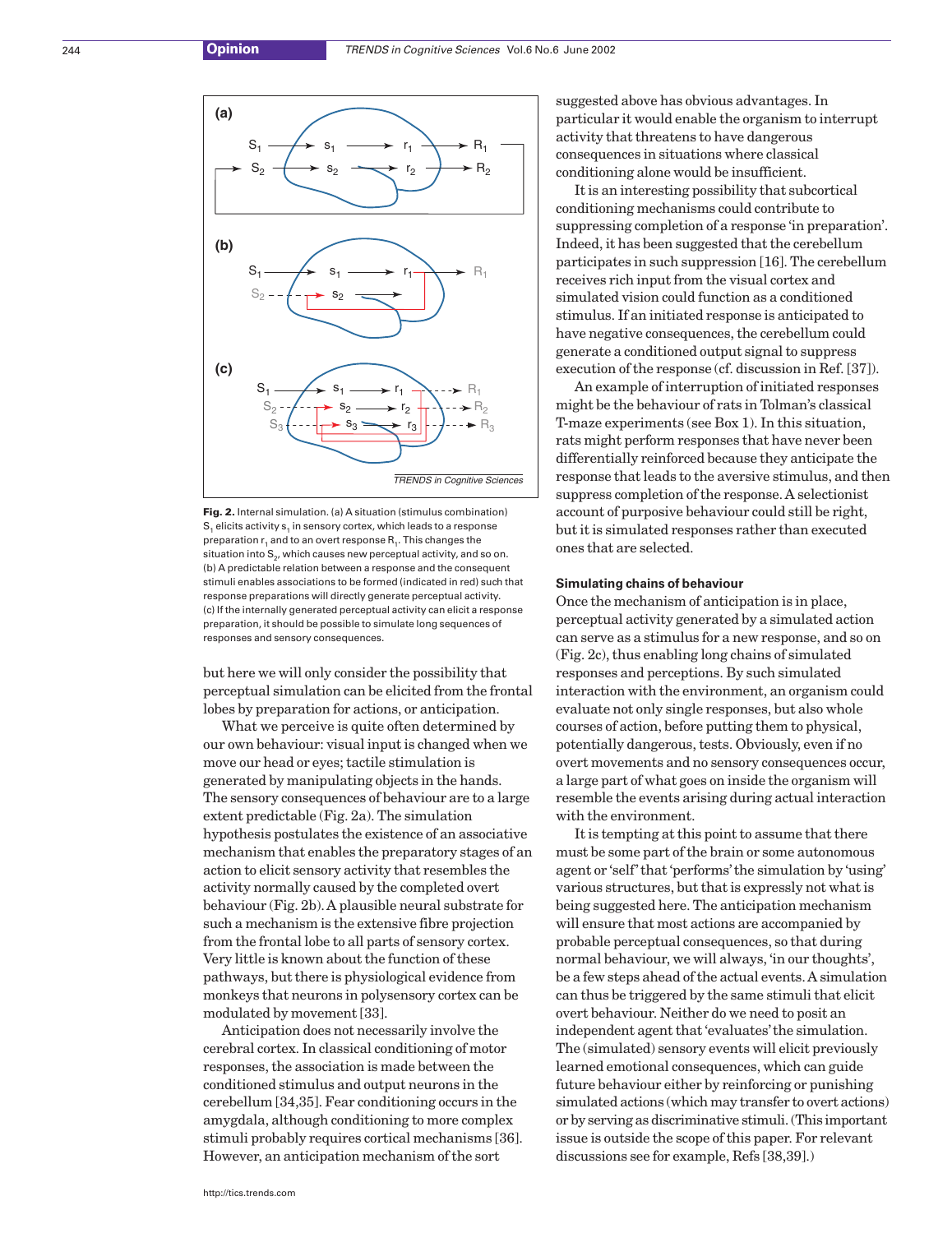#### **Box 1. Goal-directed behaviour and revaluation**

According to Thorndike's 'Law of Effect', seemingly goaldirected behaviour is a function of the consequences of previous similar behaviour [a,b]. Thus, goal-directedness is really an illusion and can be reduced to a causal selection mechanism. However, animals sometimes perform responses that seem obviously goal-directed, yet have never been reinforced, as in the classic experiment of Tolman and Gleitman (Fig. I) [c]. Why do rats perform responses that have never been differentially reinforced? A simple explanation in this case is that when a rat reaches the choice point in the T-maze, it will sometimes initiate the response that leads to the aversive stimulus, but before the response is executed, it elicits the usual sensory consequence (the sight of the dark goal box), which has become aversive through conditioning. This would elicit conditioned anxiety, which suppresses completion of the initiated behaviour.

A similar logic applies to the 'revaluation' phenomenon. In a typical experiment, rats were trained to perform two different responses (pressing a lever, and pulling a chain) for two different reinforcers. One reinforcer was then paired repetitively with an aversive substance (lithium chloride). When the rats were again given the opportunity to respond, they avoided the response that had been followed by the now 'devalued'

reinforcer although this response had never been punished [d,e].

Some authors have taken the revaluation phenomenon as indicative of a serious limitation of classical learning theory, and as evidence of causal 'beliefs' and true 'goal representations' in rats [f]. A simpler explanation is that the rats anticipate the consequences of a particular response by simulating it.

#### **References**

- a Thorndike, E.L. (1911) *Animal Intelligence: Experimental Studies*, Macmillan
- b Skinner, B.F. (1953) *Science and Human Behavior*, Macmillan c Tolman, E.C. and Gleitman, H. (1949) Studies in learning and
- motivation: I. Equal reinforcements in both end-boxes, followed by shock in one end-box. *J. Exp. Psychol*. 39, 810–819 d Colwill, R.M. and Rescorla, R.A. (1985) Postconditioning
- devaluation of a reinforcer affects instrumental responding. *J. Exp. Psychol. Anim. Behav. Process*. 11, 120–132
- e Rescorla, R.A. (1987) Pavlovian analysis of goal-directed action. *Am. J. Psychol*. 42, 119–129
- f Dickinson, A. *et al*. (2000) Causal cognition and goal-directed action. In *The Evolution of Cognition* (Heyes, C.M. and Huber, L., eds), pp. 185–204, MIT Press





Simulating chains of behaviour is a plausible interpretation of the problem-solving process in tasks like the 'Tower of London'(Fig. 1) [40]. The subject can test a certain move by simulating moving one ball, thereby internally generating a perception of the new configuration, which can function as a stimulus for the next move, and so on until a good or bad result is eventually achieved. Consistent with this suggestion, in imaging experiments subjects working on the Tower of London task show activation of premotor areas, including the supplementary motor area, and sensory areas (in particular the parietal and occipital cortices) [41,42].

A similar interpretation can be given of mental rotation. Subjects trying to solve the Shepard and

Metzler task might simulate rotating the figures, thereby activating premotor areas of the frontal lobes and, as a consequence, sensory cortex. This has indeed been found: EEG recordings have revealed activation of premotor and parietal cortical areas [43]. fMRI studies have similarly found activation of the supplementary motor area as well as of the parietal cortex during mental rotation [44,45]. (Under some circumstances, the sensory simulation seems to be elicited by other sensory input rather than by simulated movement [46].)

Simulation of behavioural chains could underlie many other types of cognitive processes; for example, playing chess or assembling a piece of furniture. If the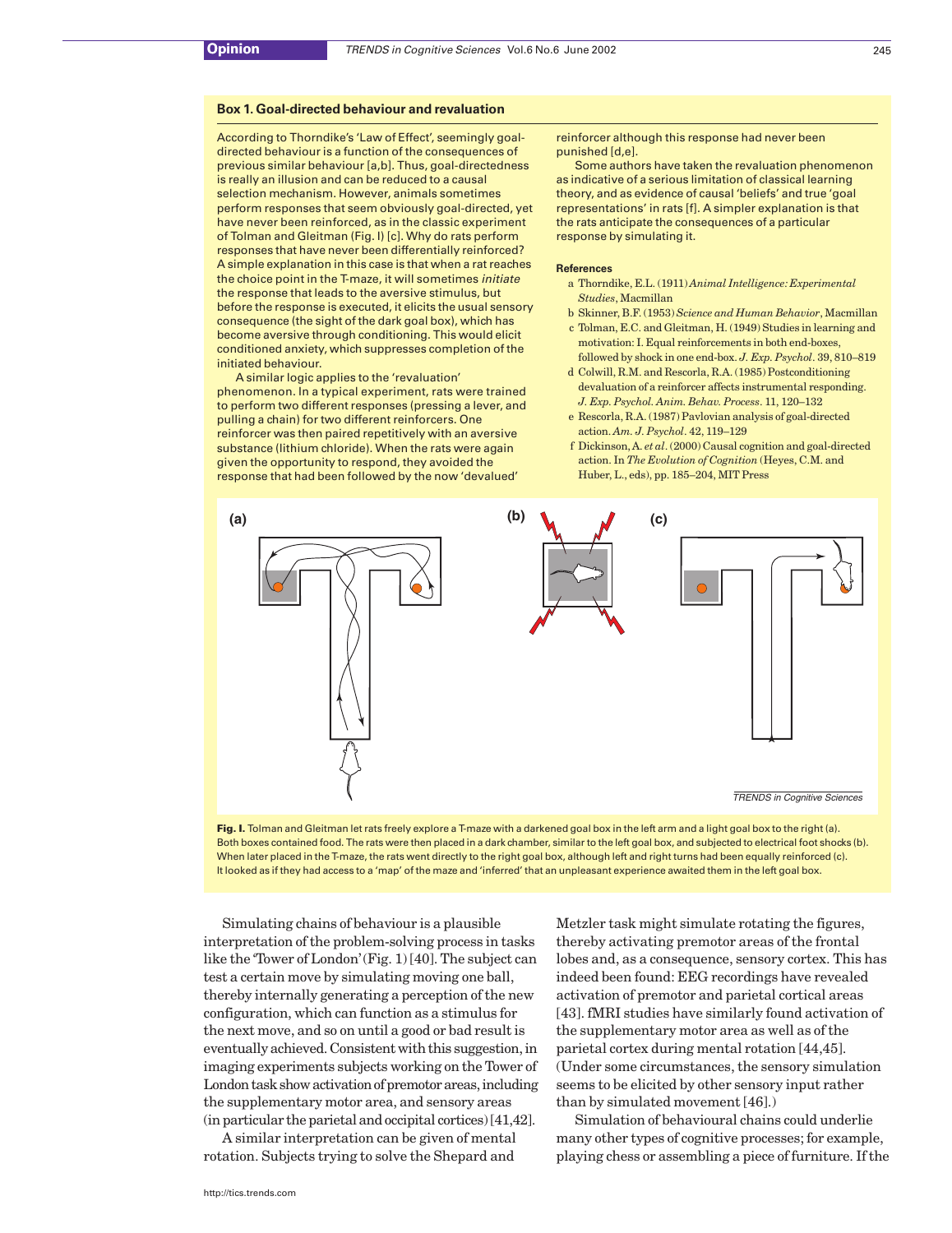246 **Opinion**





preparation of a verbal response can generate activity in the auditory cortex or in Wernicke's area, it should be possible to 'hear'it before it results in overt speech and we should be able to speak to ourselves internally (Fig. 3). We can respond to a question without being conscious of our behaviour until a few hundred milliseconds later [47]. Thus, a process consisting of unconscious components might give rise to an inner conversation and to what might be called 'verbal thinking'[48].

#### **Further advantages of the simulation hypothesis**

In addition to the empirical evidence described above, I would like to mention four attractive features of the simulation hypothesis.

## Role of the cerebellum and basal ganglia in cognitive function

The simulation hypothesis makes sense of the accumulating data showing that subcortical 'motor'structures, such as the cerebellum and the basal ganglia, appear to be involved in cognitive tasks.

The cerebellum is activated during imagined movements [16,49,50], in the Tower of London task [41] and during mental rotation [51]. Cerebellar lesions seem to cause various forms of cognitive impairment [52]. This should not be surprising. The cerebellum receives input from both frontal and sensory cortex and one would expect the simulation of both movement and perception to send signals to the cerebellum. This is highlighted by adaptation to laterally displacing prisms, which is now believed to depend on the cerebellum [53]. Such adaptation can occur when subjects merely imagine making pointing errors [54], suggesting that visual simulation can also send the appropriate error signals to the cerebellum.

The basal ganglia, particularly the striatum, are also activated during various cognitive tasks, such as the Tower of London [41,42], and performance in this task is impaired or altered in patients with Parkinson's disease [55,56]. Patients with Parkinson's disease and lesions of the basal ganglia also have other cognitive symptoms [57,58].

#### No extravagant ontological assumptions

The simulation hypothesis requires no assumptions about the existence of 'images', 'representations'or other mental entities. Simulation is conceptually firmly tied to basic behavioural and neural processes. That simple associations between actions and their sensory consequences are sufficient for internal simulation is demonstrated by recent robot simulations. Jirenhed and Ziemke have shown that a robot can successfully navigate in a simple environment using only predicted stimuli as input [59,60].

#### No evolutionary leaps

Although there are some obvious quantitative differences, the general construction of the human brain is quite similar to that of other, cognitively simpler, mammals, such as rats and cows, and it has not evolved any radically novel circuits for dealing with higher cognitive functions. From an evolutionary point of view, therefore, cognitive functions are likely to be based on more fundamental functions of the brain that evolved to enable organisms to move about, find food and reproduce. It is a strength of the simulation hypothesis that it can account for cognitive functions in terms of mechanisms shared by all mammals.

#### The inner world and consciousness

Perhaps the most exciting aspect of internal simulation is that it suggests a mechanism for generating the inner world that we associate with consciousness. There are many problems of consciousness, but one of them certainly is the existence of an inner world of experience that does not immediately depend on external input. How does this inner world arise? The simulation hypothesis provides a simple and straightforward answer.

#### **Acknowledgements** I am grateful to several

people for discussions on the topic of this paper, among them Mitchell Glickstein, Dan-Anders Jirenhed and Tom Ziemke. The work was supported by The Swedish Medical Research Council (09899).